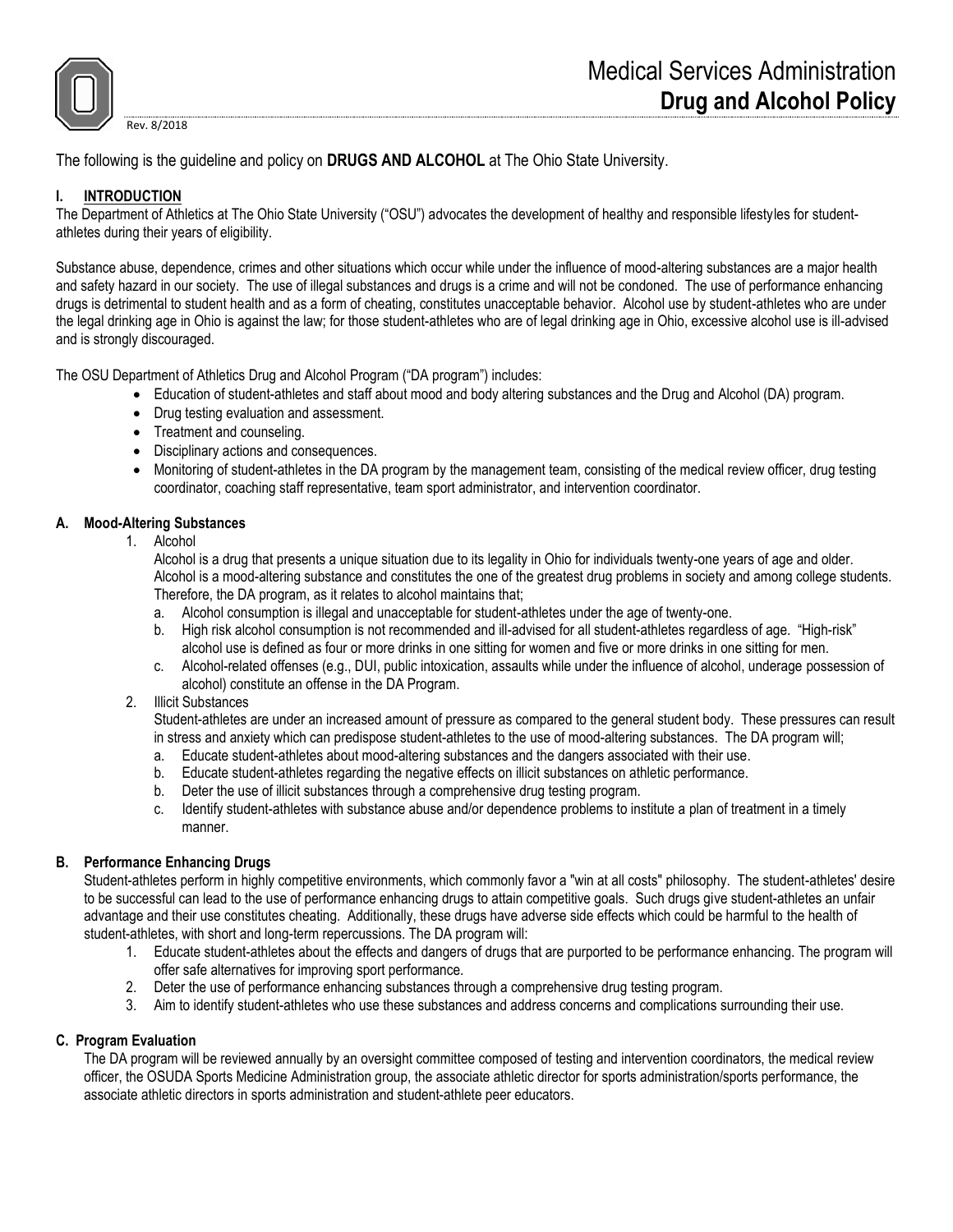# **II. DRUG AND ALCOHOL EDUCATION PROGRAM**

# **A. Rationale**

The focus of the education program is on the individual as a "whole person". The education program addresses the changing needs and skills necessary to meet the demands facing today's student-athletes. The DA program addresses these special considerations for each individual student-athlete. All incoming student-athletes are required to attend the "CHOICES Alcohol Education Program". Special attention is given to personal health, and alcohol/drug education through the Student-Athlete Peer Educators group. The Department of Athletics is responsible for offering and maintaining substance abuse education programs.

#### **B. Goals**

The goal of the education program is:

- 1. To provide each student-athlete with an opportunity to gain knowledge about drug and alcohol use.
- 2. To provide education on drug and alcohol related issues through the use of empirically validated educational approaches including the CHOICES and Party Smart programs.
- 3. Teach and encourage responsible behavior through Student-Athlete Peer Educators.

#### **C. Oversight and Evaluation**

The educational component to the DA program will be annually approved by the administration and the Student-Athlete Advisory Board.

# **III. DRUG AND ALCOHOL TESTING**

Drug testing will be conducted for mood-altering and performance enhancing substances. Drug testing is mandatory for all student-athletes including cheerleaders. As a condition for any student to be a member of a varsity intercollegiate athletic team, the student-athlete must annually agree, in writing, to participate in the Department of Athletics' Drug Testing Program. Such monitoring is considered an extension of the ongoing physical examination of the student-athlete and is in the best interest of the student-athlete and OSU. In addition to OSU's drug testing program, studentathletes are also subject to drug testing by the Big Ten Conference and NCAA. All positive test results are cumulative for the duration of the studentathlete's career at OSU.

The Department of Athletics will make every effort to keep test results confidential except as provided to the management team. The department of athletics will oppose disclosure to any other persons within or outside the University. If confidential information concerning a positive test is communicated to anyone outside of the management team, then the responsible party will be excluded from future steps in alcohol and drug-related occurrences.

Any student-athlete found guilty of selling or providing an illegal drug or illegally providing alcohol or other drugs to another person is subject to termination from the team and cancellation of athletic aid.

# **A. Types of Drug Testing**

- 1. OSU Testing: In testing conducted by OSU, **no advance notice of testing will be given**.
	- a. Random Testing Periodic testing of a portion of the total student-athlete population will occur at regular intervals. This list will be randomly generated from the team's roster by a computer at the testing laboratory. **All student-athletes are eligible for every test.**
	- b. Total Team Testing Total teams may be tested at any time or at the request of any appropriate individual.
	- c. Just Cause Testing Student-athletes may be tested individually or as a part of a regularly scheduled test. This test will be used for student-athletes who demonstrate symptoms or behaviors which are indicative of substance abuse.
	- d. Reasonable Cause Testing Student-athletes who have previous violations of the DA program will be tested individually or as part of a regularly scheduled test.
- 2. NCAA Testing: Student-athletes may be tested while participating in a championship event, a post season football game or during a regularly scheduled on-site NCAA test. Student-athletes who will be tested will be selected from NCAA squad lists.
- 3. Big Ten Testing: The Big Ten conference has a conference wide performance enhancement drug testing program including year round on campus, summer testing (both on and off campus), and at selected Big Ten championships and tournaments. Studentathletes from all varsity intercollegiate sports may be subject to testing.

**IMPORTANT NOTES:** Failure to appear for a scheduled drug test or refusing to give a specimen will be cause for immediate suspension of the student-athlete from competition and/or practice and provides a basis for reasonable cause testing. This suspension will be in effect until reinstated by the Management Team. A positive result from either a Big Ten or NCAA test will represent a first positive test for institutional purposes

# **B. OSU Drug Testing Guidelines**

These are the guidelines for all testing.

- 1. Upon the recommendation of the Director of Athletics or his/her designee and the testing coordinator, a testing date, site and time will be determined.
- 2. A list of student-athletes to be tested will be generated from the SAMS drug testing database with random selection occurring with the use of a random number generator. This list may include 5th year students with no remaining eligibility and medical non-counters.
- 3. The names of student-athletes not reporting to the scheduled test will be reported to the Director of Athletics or his/her designee.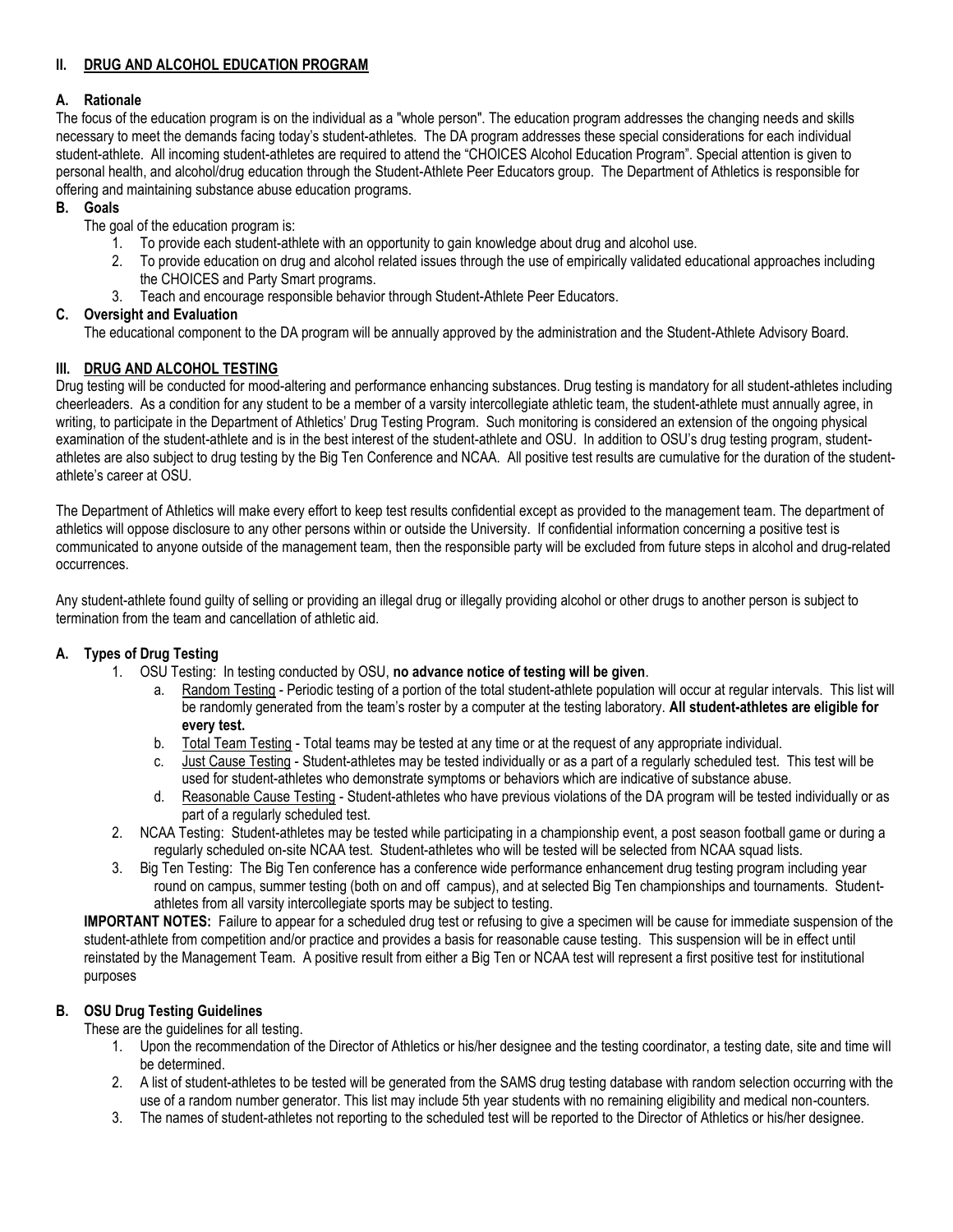# **C. OSU Drug Testing Procedures**

The following are procedures for all testing.

- 1. Zero notification is the norm for the majority of drug tests that are performed for individual teams. Most drug tests are scheduled to take place either pre or post practice for the scheduled date. If the student-athlete is not at practice or is out of town, during the scheduled test, the student-athlete will report to a location for collection on a future date determined by drug testing coordinator. Total team testing may be performed with the student-athletes being informed of drug test during the team practice session with the testing to follow practice.
- 2. The student-athletes must report to the designated testing site at the requested time. Typically, two hours will be allocated for collection, and the student-athlete is required to produce a usable specimen within that period of time. If the student-athlete is unable to produce a specimen in this time frame, this may be viewed as a refusal to test which constitutes a positive test.
- 4. The student-athlete will be identified by an athletic department designee and may receive an ID band with name and identification number printed on the band to assist both the collectors and athletic department personnel during the collection process. . The student-athlete will receive a chain of custody form with his/her assigned donor ID number included. The student-athlete will select a specimen container.
- 5. The student-athlete will remain in visual contact with the collector and/or athletic department designee once he/she has checked in. The student-athlete may not leave the testing area until a specimen is produced.
- 6. The collector will visually observe while the student-athlete provides a sample. Visual observation for male student-athletes requires the shirt to be removed before entering the restroom and shorts to the knees while producing specimen. Female student-athletes will be asked to wear a bra and with shorts to knees while producing specimen. Pre-determined volumes and temperature guidelines for sample acceptance will be followed.
- 7. If the student-athlete is unable to produce a sufficient amount, the first specimen will be discarded. He/she will be asked to remain in visual contact of testing personnel within the testing area until he/she is able to produce additional specimen of usable volume.
- 8. After collection of specimen, the general accepted chain of custody standards will be followed.
- 9. Every attempt will be made to keep the collection area limited to those scheduled to participate in drug testing collection to assist the collectors in controlling the testing area.
- 10. The student-athlete may leave when they have produced a usable specimen and the ID band is removed.

#### **D. OSU Drug Testing Post Collection Procedures**

- 1. Testing personnel will check the roster of scheduled student-athletes and submit the names of student-athletes who did not report to the Director of Athletics or his/her designee and the head coach of the respective team.
- 2. Samples are sent via overnight express to the clinical laboratory for analysis.
- 3. The samples are analyzed by the certified laboratory. The Medical Review Officer (MRO) and/or drug testing coordinator will be notified of all results.
- 4. Medical Review Process
	- a. The MRO will provide administrative review of all documents.
	- b. When a confirmed positive, adulterated, substituted or invalid test is received from the laboratory, the MRO must contact the student-athlete directly through face-to-face contact or by phone to conduct a medical review.
	- c. The MRO must determine whether there is a legitimate alternative medical explanation for a confirmed positive, adulterated, substituted, or invalid test result.
	- d. The MRO may direct the split specimen (B bottle) be sent to a separate certified laboratory at the request of the donor. Split specimens are tested using only the confirmatory test(s) needed to reconfirm the primary specimen result(s).
	- e. The MRO may consult with the certifying scientist when assistance is needed on problematic test results.
	- f. The MRO will review and interpret confirmed positive drug test results.
	- g. The MRO will document on the Chain of Custody form, verified results of the drug test(s).
	- h. The MRO will report all verified results to the Drug Testing Coordinator.

# **E. Medical Exceptions**

The Department of Athletics recognizes that some banned substances as well as some drugs tested in our 'drugs of abuse' panel are used for appropriate medical purposes. Accordingly, OSU does allow for exception if there is a documented medical history demonstrating need for use of the drug as well as documentation of the prescription information. Medical exceptions will be reviewed on an individual basis but will not be granted unless previously mentioned supporting documentation is received by the medical review officer.

#### **IV. PROCEDURES FOLLOWING A POSITIVE DRUG TEST FOR DRUGS OF ABUSE AND/OR SUBSTANCE ABUSE OCCURRENCE A. First Positive**

- 1. The management team will be informed of a positive drug positive test and/or alcohol/substance abuse related offense (e.g., DUI, alcohol related assault, underage possession of alcohol).The management team consists of the Associate Athletic Director for the student-athlete's respective sport, the MRO, the drug testing coordinator, the intervention coordinator and the head coach or his/her designee.
- 2. The student-athlete will be evaluated by the intervention coordinator and a substance abuse counselor approved by the Department of Athletics.
- 3. The management team will determine a plan for the student-athlete and will meet with the student-athlete at least once per year to oversee compliance and monitor progress.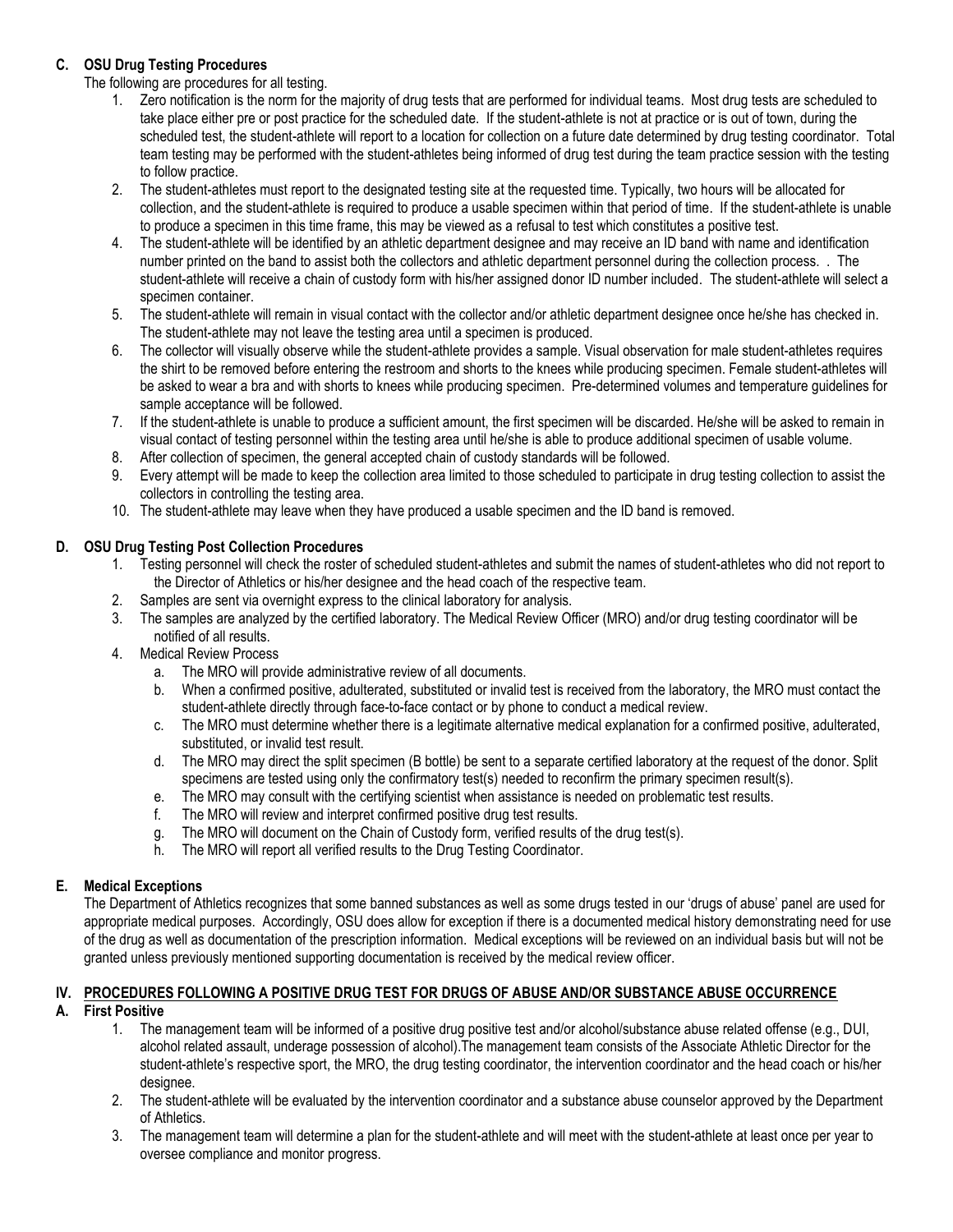- 4. The student-athlete will be subject to reasonable cause testing as determined by the management team's recommendation.
- 5. A student-athlete with an alcohol/substance abuse occurrence (DUI, underage possession, etc.) will be subject to more stringent alcohol testing as part of the management plan. Any positive test for alcohol in student-athletes who are under 21 will be deemed a second positive in the program.

# **B. Second Positive**

- 1. The management team will be informed of the second positive drug test and/or substance abuse occurrence.
- 2. The student-athlete will be re-evaluated by the intervention coordinator and a substance abuse counselor approved by the Department of Athletics to determine subsequent treatment options.
- 3. The student-athlete will meet with the management team to discuss recommended changes to the previous management plan.
- 4. The student-athlete will be subject to a two-week suspension from all competition at the earliest available competition season. If the student-athlete competes in multiple sports, the suspension will be served in the sport season that the positive test occurred.
- 5. Re-instatement to the team will be considered by the Athletic Director or his/her designee in consultation with the management team.
- 6. The student-athlete will be subject to reasonable cause testing.

# **C. Third Positive**

- 1. The management team will be informed of the third positive drug test and/or substance abuse occurrence.
- 2. The student-athlete will be re-evaluated by the intervention coordinator and a substance abuse counselor approved by the Department of Athletics.
- 3. The student-athlete will meet with the management team for further modification of the management plan.
- 4. The student-athlete who has a 3<sup>rd</sup> positive test for alcohol will be subject to a 2 week competitive season suspension. There will also be mandatory enrollment in an alcohol education treatment program as determined by the intervention coordinator in Athletics and the substance abuse counselor approved by the Department of Athletics. Any additional positive tests after this point will result in a one calendar year suspension.
- 5. The student-athlete who has a 3rd positive test for illicit drug use or substance abuse occurrence will be suspended from all Department of Athletics functions for a minimum of one calendar year. Athletic aid may be cancelled. Re-instatement to the team will be considered by the Athletic Director or his/her designee in consultation with the management team.
- 6. The student-athlete will be subject to reasonable cause testing.

**IMPORTANT NOTE:** Failure to comply with the recommendations of the assessment and/or management plan will result in immediate suspension from all team activities and functions and will require a meeting with the management team to discuss future options. Please note that individual teams may have more strict penalties than the OSUDA policy. Each student athlete will be informed of the penalties and sanctions should they occur. Each student-athlete will sign a form acknowledging they have been educated and understand the penalties associated for positive test.

# **V. PENALTIES FOR A POSITIVE DRUG TEST FOR PERFORMANCE ENHANCING DRUGS OR ANABOLIC STEROIDS**

# **A. First Positive**

- 1. The management team will be notified of a positive drug test for performance enhancing drugs or anabolic steroids. The management team consists of the Associate Athletic Director for the student-athlete's respective sport, the medical review officer, the drug testing coordinator, the intervention coordinator and the head coach or his/her designee.
- 2. The student-athlete will be suspended for the next 25% of competitive season play.
- 3. The student-athlete will be evaluated by the intervention coordinator and drug and substance abuse counselor identified by the Department of Athletics, as needed.
- 4. The management team will determine a plan for the student-athlete and will meet with the student-athlete at least once per year to oversee compliance and monitor progress.
- 5. The student-athlete will be subject to reasonable cause testing as determined by the management team's recommendations.

# **B. Second Positive**

- 1. The management team as listed above will be notified of a positive drug test for performance enhancing drugs or anabolic steroids.
- 2. The student-athlete will lose all remaining eligibility and loss of athletic grant-in-aid.

# **VI. DRUG TESTING APPEAL PROCESS**

- A. A student-athlete may appeal either the finding of the presence of a prohibited substance or the sanction imposed as a result of a positive finding.
- B. The appeal of a positive test result must be based upon one of the following;
	- 1. Evidence of procedural error.
	- 2. Evidence which refutes the positive finding or a medical exemption per NCAA guidelines.
- C. The appeal of a sanction imposed as a result of a positive finding must be based on one of the following;
	- 1. Evidence of procedural error.
	- 2. Evidence which refutes the positive finding.
	- 3. Evidence that the sanction imposed is unreasonable, harsh or inappropriate.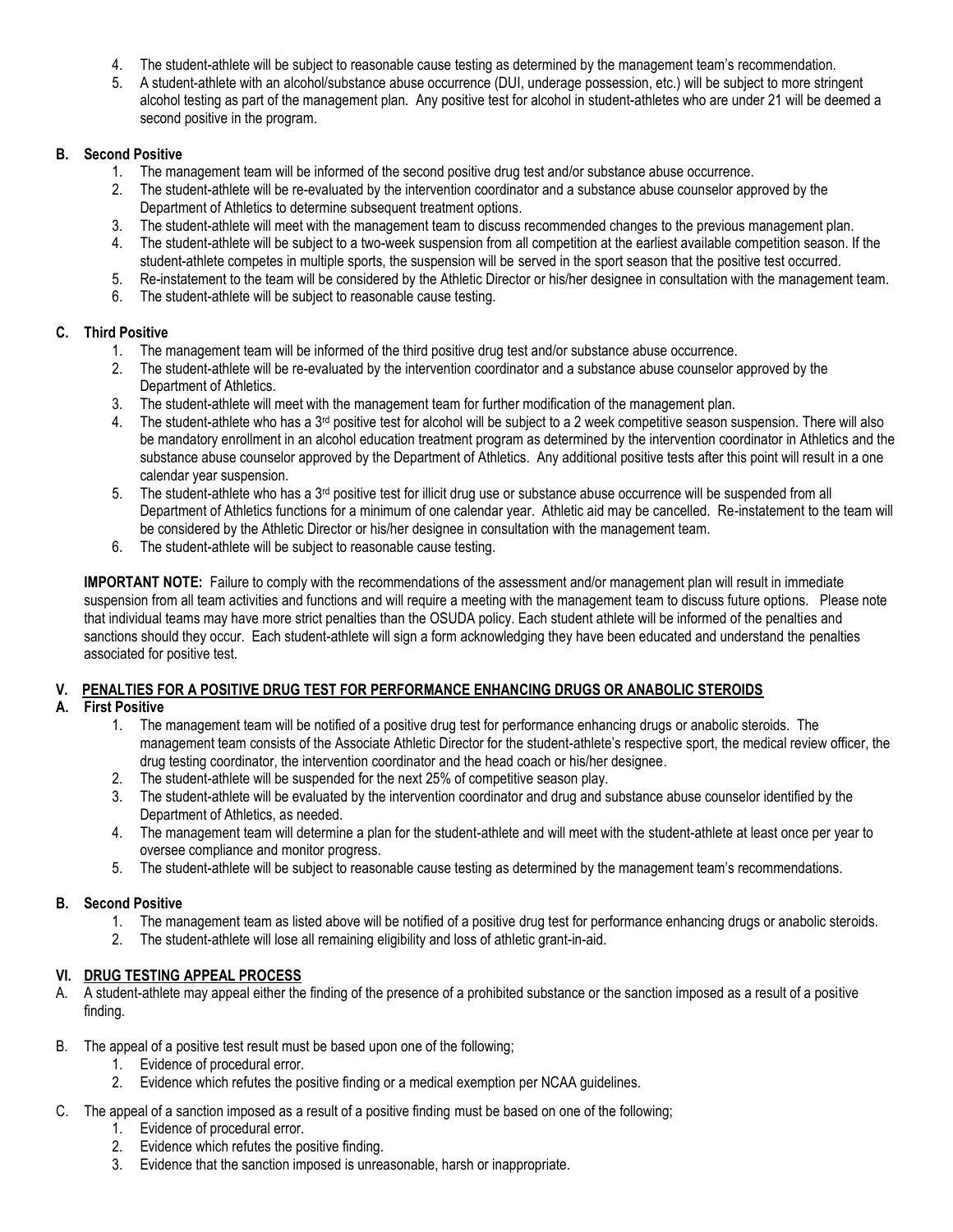D. To appeal a positive finding or an imposed sanction, the student-athlete must file a written appeal accompanied by all supporting evidence. The appeal must be filed within seven days of notification.

A student-athlete's appeal will be reviewed by an appeal panel. An ad hoc appeals committee will be designated and will consist of faculty athletics' representative, a representative from Counseling and Consultation Services, and a representative from Addiction Medicine at OSU East Hospital. At the appeal, the student-athlete has the right to present their case and present witnesses on their behalf.

The appeal hearing will be conducted within seven working days of receipt of the appeal. The appeal hearing will consist of a review of all available evidence related to the initial finding as well as new evidence or documentation provided by the student-athlete.

The Appeal Panel may:

- 1. Affirm the initial finding or sanction;
- 2. Reverse the initial finding or sanction;
- 3. Recommend retesting or recommend an alternative sanction. The alternative sanction recommended by the Appeals Panel may not be harsher than the initial sanction.

A written copy of the appeal decision will be provided to the student-athlete and the Athletic Director or his/her designee within five working days following the hearing.

#### **VII. ASSESSMENT AND TREATMENT**

#### **A. Philosophy**

The referral or self-referral of a student-athlete stems from a strong concern for the overall health, welfare and development of our studentathletes. A referral or self-referral is sometimes recommended for assessment and/or treatment relating to substance abuse/dependence and related issues Assessment and treatment relating to possible substance abuse/dependence is not intended, and should not be construed as a punitive action. Assessment and treatment of our student-athletes is provided by duly licensed and credentialed health-care professionals, and is regarded as STRICTLY CONFIDENTIAL. Our physicians and other health care consultants work cooperatively in the areas of assessment, treatment, referral and aftercare.

#### **B. Assessment**

Assessment of the student-athlete who presents with alcohol and/or drug abuse/dependence issues will be coordinated by the intervention coordinator. A behavioral plan, which includes expected behaviors, treatment goals and potential consequences, will be developed for each student-athlete. An additional assessment may be completed by a recognized substance abuse treatment facility with results of the assessment given to the intervention coordinator and/or the medical review officer.

- 1. There are three circumstances by which a student-athlete will be seen by physicians and other health care consultants for assessment of possible substance dependence (or related concerns). These are:
	- a. Referral by the MRO or the Director of Athletics or his/her designee following a positive drug test or other documented substance abuse related occurrences; (see section IV - Procedures Following a Positive Drug Test).
	- b. Self-referral: Any student-athlete may refer him/herself for evaluation or counseling by contacting a coach, athletic trainer, team physician, or intervention coordinator. This arrangement is strictly confidential and no team or administrative sanctions are imposed upon the student-athlete who has made a personal decision to seek professional assistance. A treatment plan will be put into place and the student-athlete will not be sanctioned for self-referral. A student-athlete testing positive after selfreferral will be subject to the sanctions outlined in the DA program determined by the intervention coordinator and medical review officer.
	- c. The team physician, coaching staff, athletic trainer or other staff may refer student-athletes for assessment and counseling. This referral can occur as a result of observing specific behaviors or becoming aware of information suggesting the studentathlete may be experiencing difficulty or be at risk for developing alcohol or substance abuse problems.
- 2. Student-athletes are referred to the intervention coordinator for case management relating to alcohol and/or drug abuse/dependency issues. Based upon results of the initial assessment, the intervention coordinator, in consultation with the team physician, will make appropriate recommendations for further evaluation, counseling and/or treatment. The student-athlete (and as appropriate, his or her parents or guardians) will be included in each phase of the assessment process.

#### **C. Treatment**

The management plan is based upon the assessed needs of the student-athlete. The plan will take into account the circumstances surrounding the referral, severity and duration of the presenting and accompanying problem(s), as well as overall (i.e., personal, social, academic, and athletic) functioning. The assessment may be completed by a recognized substance abuse treatment facility. Taking into account these factors, treatment recommendations may involve, but are not limited to, one or more of the following:

- 1. PERSONAL COUNSELING: (including elements of alcohol/drug education) provided through the intervention coordinator, and/or referral to other resource(s) when appropriate. The student-athlete's parents or guardians MAY be included in each phase of the evaluation process.
- 2. PERSONAL COUNSELING with a mental health professional at a community treatment facility.
- 2. Referral for treatment/counseling and after care planning to a community based INTENSIVE OUT-PATIENT program. Typically, these programs involve both individual and group counseling, and may include a component of family counseling. Aftercare, an